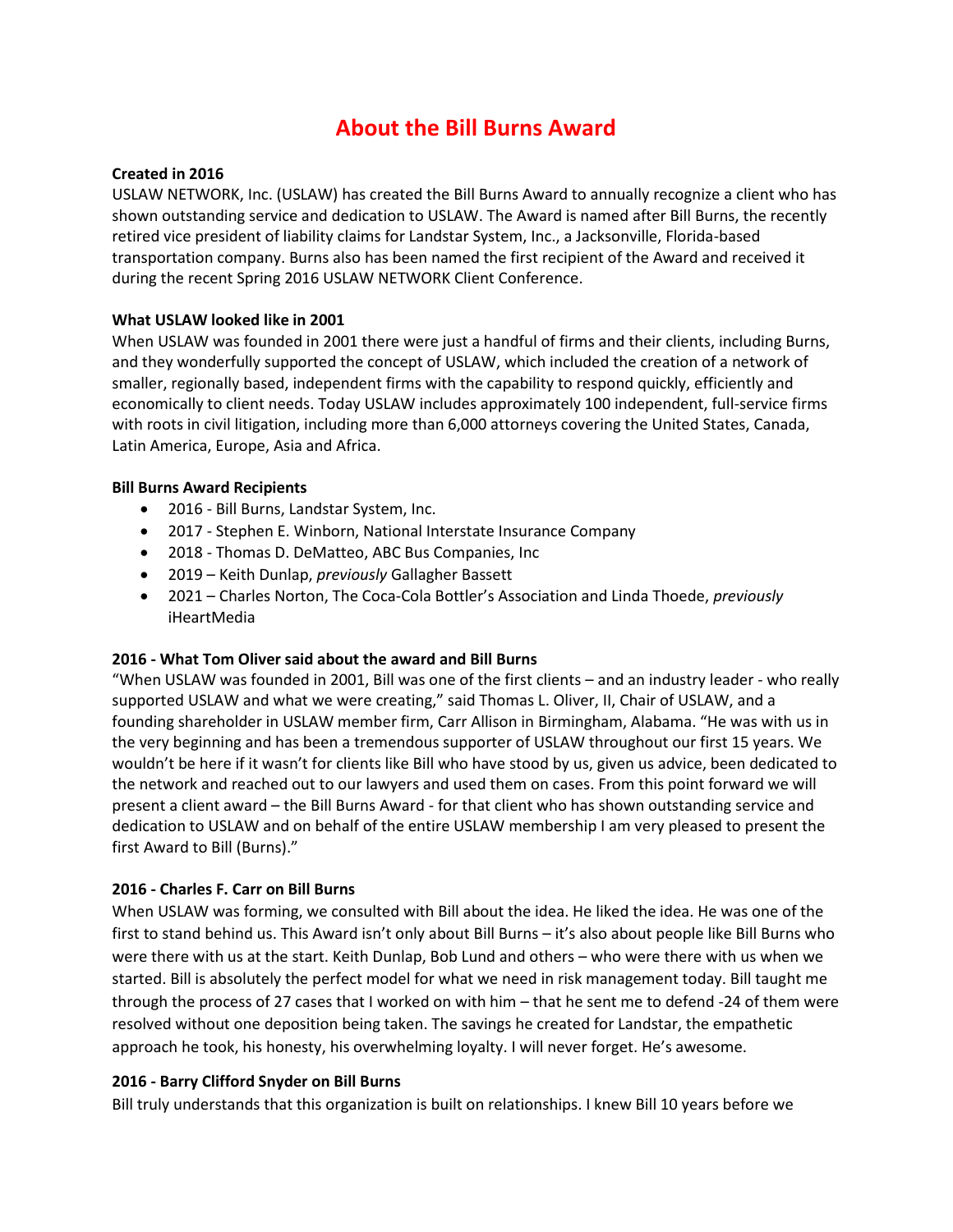started USLAW. For years and years, he and I knew each other as friends, and eventually the business relationship developed. For the transportation group, Bill was always giving us that sage advice that we needed from a leader in the industry.

#### **2017 - What Lew said about Steve Winborn and the award**

"We are pleased to present Steve (Winborn) with the 2017 USLAW NETWORK Bill Burns Award for his unwavering commitment to USLAW and our members, and for the industry knowledge that he has generously and consistently shared with the NETWORK through the years," said Lew R.C. Bricker, chair of USLAW and a partner of USLAW NETWORK member firm SmithAmundsen in Illinois. "Steve is great friend of the NETWORK and a transportation and insurance industry leader. He shares the great values Bill Burns has and the passion Bill demonstrated throughout his career.

"Over the years I have known and worked with Steve, he has always strived to ensure that his company's customers receive the best service, protection and industry education that can be offered; and he has proactively engaged USLAW member attorneys to help ensure that occurs. I am proud to call Steve Winborn a business partner and more proud to call him a friend. On behalf of USLAW, we are pleased to recognize him with this award."

#### **2018 - What John Cromie said about Tom DeMatteo and the award**

"We are thrilled to honor Tom and recognize him with the Bill Burns Award," said John D. Cromie, chair of USLAW and a partner in USLAW member firm Connell Foley LLP in New Jersey. "Tom has been a tireless supporter of USLAW and an advocate of our strategic expansion to support the needs of our clients. He has served as chair of our Client Leadership Council (CLC) and is a current member of the CLC and Practice Group Client Advisors. Relationships and connections matter and we thank Tom immensely for his trust and friendship throughout the years."

#### **2018 - Mark A. Solheim on Tom DeMatteo**

"Tom and I have known each other since our law school days and I am so pleased to join USLAW in honoring Tom with the 2018 Bill Burns Award," said Solheim. "Tom is a hardworking, thoughtful client leader who has been a strong proponent of USLAW's expansion and drive to broaden the services we can provide to our clients, making the NETWORK even stronger. Congratulations, Tom, on this welldeserved recognition."

#### **2018 - Tom DeMatteo on the award**

"This is quite the honor," said DeMatteo after receiving the award. "I use the NETWORK as my legal team and my mantra has always been '*relationships, but with results*,' and that is what you get here at USLAW. Thank you so very much for this honor."

#### **2019 – Kevin Fritz on Keith Dunlap**

"We are so pleased to recognize Keith with the Bill Burns Award," said Kevin L. Fritz, Chair of USLAW from Lashly & Baer, P.C. in St. Louis, Missouri. "Keith is strong friend of the NETWORK and his character is even stronger. Keith was one of the early industry members supporting USLAW and our member firms and nearly two decades later he continues to do so."

#### **2019 – Keith Dunlap on the award**

"I am humbled to be recognized with USLAW's Bill Burns Awards," said Dunlap. "Bill is a giant of the transportation industry and was an exceptional mentor to me over the years, so to be recognized with an award in his name is a true honor. I'd also like to thank the founders and leaders of USLAW who saw the vision of creating a network that can help service the needs of their clients. USLAW has grown